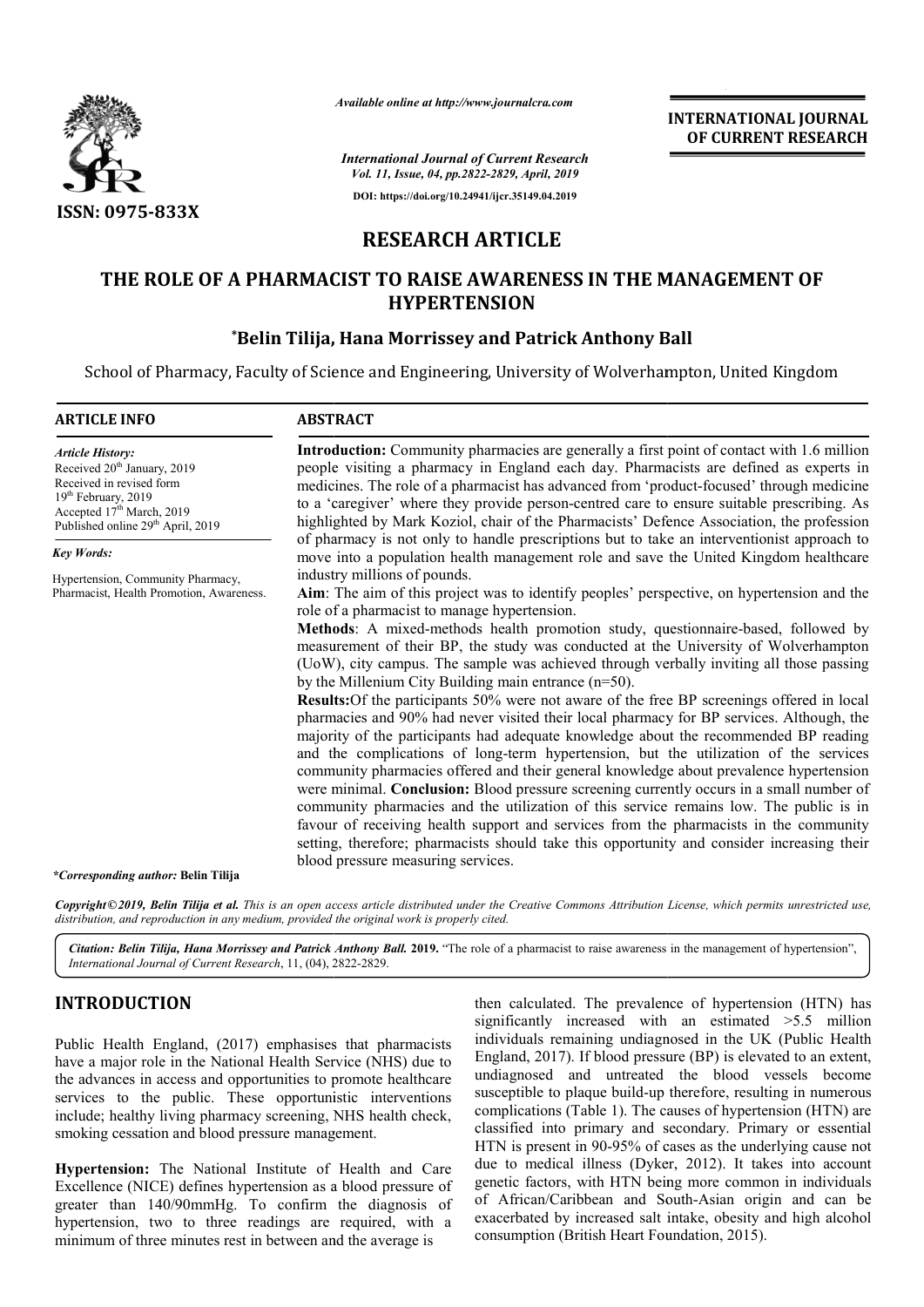Secondary HTN accounts between 5-10% of cases where the underlying cause of HTN is medical illness or certain medications. HTN is often termed the 'silent killer' because there are no symptoms; HTN can remain undiagnosed and untreated. Adults are offered a period of 24hr ambulatory blood pressure monitoring (ABPM) to further confirm the diagnosis of hypertension and or to remove the possibility of the so called 'white coat' syndrome (increase in BP when measured by health professionals). Lowering BP by 10mmHg reduces the associated mortality and morbidity risks and the increase by same amount may cause cardiovascular and renal complications. Non-pharmacological management is offered to all adults as initial therapy with the exception of severe HTN. There is evidence that change in diet and increased physical activity can be beneficial to reduce BP with or without medication (NICE CG127, 2016). There are four treatment steps for HTN; age and ethnicity factors are taken into account for antihypertensive drug to initiate (Figure 1). 1 5-10% of cases where the<br>
medical illness or certain<br>
1 the 'silent killer' because<br>
n remain undiagnosed and<br>
and of 24hr ambulatory blood<br>
urther confirm the diagnosis<br>
e the possibility of the so-

**Importance of Public Awareness:** The World Health Organisation (WHO) emphasizes HTN as the most preventable cause of mortality and morbidity (Dyker, 2012). Each 10mmHg reduction in blood pressure was associated with a 27% reduction in stroke and 13% in all-cause mortality(PHE, 2017). HTN costs the NHS over £2.1billion annually so raising awareness of early detection and management through health promotion can prevent health inequalities and cost to the NHS. Petersen and Benzeval (2016) showed men (73.6%) were three times more likely to have untreated hypertension than women  $(26.4\%)$ . 127, 2016). There are four treatment<br>ethnicity factors are taken into account<br>g to initiate (Figure 1).<br>ic **Awareness:** The World Health<br>pphasizes HTN as the most preventable<br>lorbidity (Dyker, 2012). Each 10mmHg<br>essure wa

**Benefits of Screening:** Public Health England (PHE) emphasises HTN costs to the wider economy and room for improvement. Their 'Tackling high blood pressure action plan,' summarises the contribution through raising awareness, and the right approach can help achieve better detection, prevention and management (Table 2). Tompson *et al* ., (2017) reported that General Medical Practitioners have adopted self self-screening facilities for patient use. The study points out the benefits of BP screening in the clinical reduction of blood pressure, promotion and education to propose an increase in awareness amongst non-users of self-screening facilities. Fleming et al. (2015) supported this finding by evaluating the effectiveness of community-based screening by pharmacists as an opportunity to increase routine detection outside the General Practice as hypertension is predominantly detected through blood pressure measurement. Tompson *et al*. (2017) additionally advocated that self-screening allows individuals to better understand HTN through positive empowerment. The key outcomes focused on patients' experience on measuring their own BP; 37% preferred self-screening due to improved accessibility. The study indicated written advice was more effective at increasing that self-screening allows individuals to better understand HTN<br>through positive empowerment. The key outcomes focused on<br>patients' experience on measuring their own BP; 37% preferred<br>self-screening due to improved accessi lead to improved BP control. A study compared two intervention groups who received education through the standard care and through interactive SMS text-message reminders (Bobrow, 2014). The primary outcome benefits included: a slight change in BP reduction over 12 months, improvements and adherence on the collection of medicines, therefore, controlling BP. People with Hypertension rarely experience symptoms that make them feel un-well (Pharmaceutical Journal, 2017). The Pharmaceutical Journal highlights improving patient access to pharmacist-led community clinics as a "key-driver" in community health (Albasri *et al*., 2017). era. S10% of cases where the **Table 1. Complication of long-**<br>
and model is illness or certain<br>
central cases to certain<br>
central cases in the signal cases of the simulation y blood and<br>
further confirm the diagnosis sche

**(NHS, 2016) 2016)**Table 1. Complication of long-term undiagnosed hypertension

| Long-term complications of hypertension       |
|-----------------------------------------------|
| Myocardial infractions, angina, heart failure |
| Kidney disease                                |
| Stroke, vascular dementia                     |
| Vison problems, blindness                     |
|                                               |



#### Figure 1. Algorithm of antihypertensive treatment in **hypertension (Dyker, 2012)**

# hypertension (Dyker, 2012)<br>Table 2. Outlines the cost reduction by tackling high blood **pressure (PHE, 2018)**



**Figure 2. Outline of the study design**

Furthermore, in the UK, most of the population have access to local pharmacies within a 20-minute walk where access is even greater in highest-deprived cities which is an advantage as no appointment is needed (Todd, 2014). In 2017, an audit concluded that 59.42% HTN medication-related issues were detected in community pharmacies which led to 30,169 BP measurements by community pharmacists (Robinson, 2019). Furthermore, in the UK, most of the population have access to local pharmacies within a 20-minute walk where access is even greater in highest-deprived cities which is an advantage as no appointment is needed (Todd, 2014).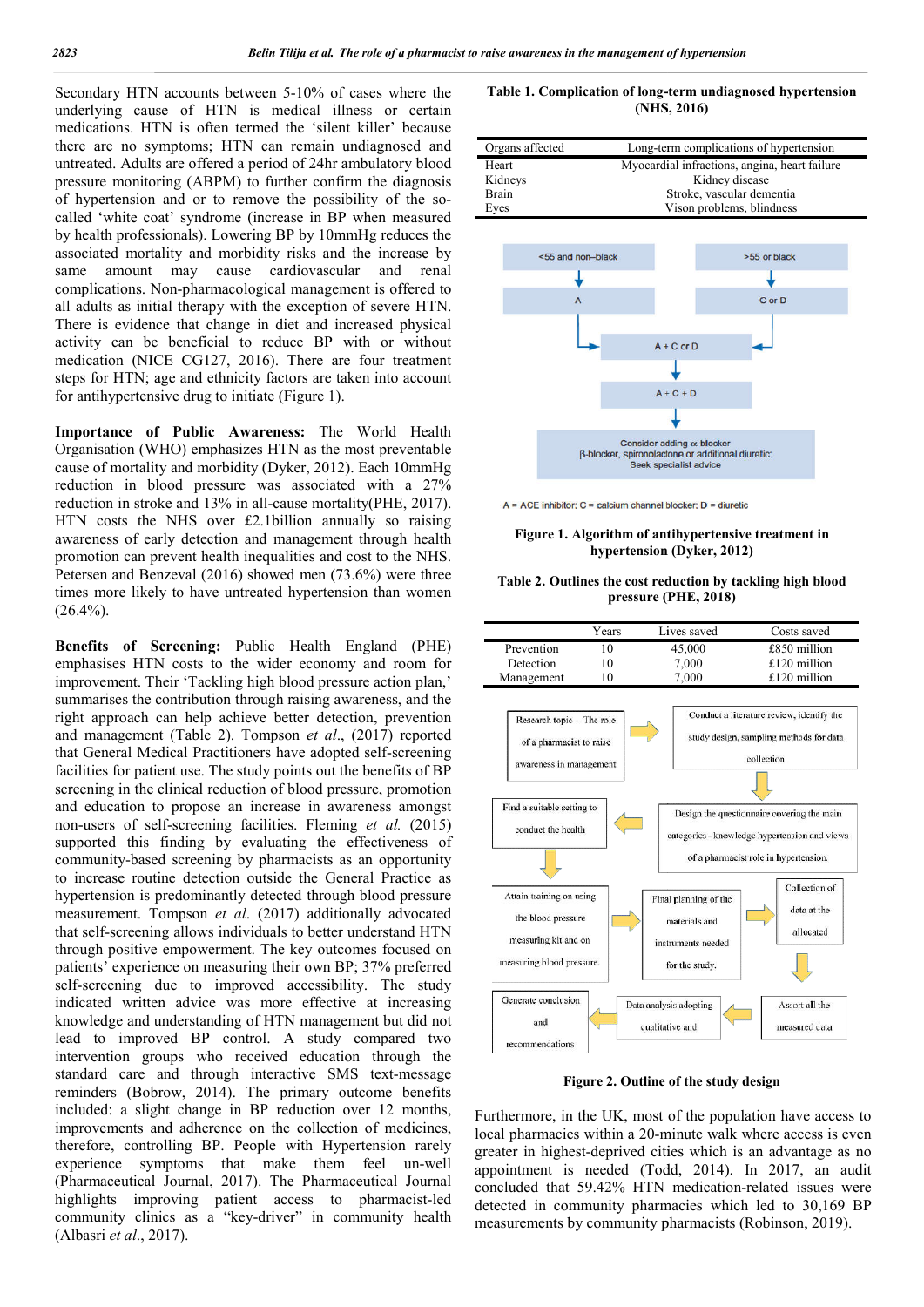**Questionnaire Development and Design:** Single answer, multiple choice questions (MCQ's) were selected as being the simplest for all types of participants. The questionnaire was divided into two parts; demographic and knowledge. The demographics section included gender, age group, ethnicity, occupation and social histories such as alcohol consumption, smoking and exercise. The principal purpose of the demographic questions was to recognise patterns in their perception and understanding of the role of a pharmacist in the management of HTN. The second part aimed to measure the participants' level of knowledge related to HTN, antihypertensive medications and awareness of the pharmacist role in HTN management. Questions regarding management and medication were drawn from WHO hypertensive patient questionnaire (WHO, 2011).

**Participant criteria and procedures:** This was a one-day health promotion study which targeted students from various courses and university staff, academics and support staff. The sample target was a minimum of 50 participants.

**Aim:** The aim of this project was to inform on the local population level of knowledge about HTN and to raise awareness of community pharmacy blood pressure measuring services.

#### **Objectives**

#### **The objectives of this research were to:**

- Provide apharmacist and pharmacy student manned station in the food area at the university to engage the public to talk about HTN.
- Raise the university population awareness about HTN.
- Measure blood pressure and explain the meaning of the readings

**Study Design:** This was a mixed-method health promotion study, questionnaire based with blood pressure measuring and education intervention (Figure 2).

**Ethical Consideration:** Ethics approval for this study was obtained from the University of Wolverhampton Ethics Review Board (2HM-221018). The participants' return of a completed questionnaire was considered as their implied consent for this part, whilst verbal consent was taken prior to the blood pressure measurement.

**Data analysis:** Responses collected from the questionnaire and the BP measurements were collated into a master sheet and bar graphs using Microsoft Excel™ 2015 for analysis.

**Demographics Results:** A total of 50 participants were included in the study (Table 3). As the sample was not gender, age, occupation or ethnicity balanced all data was analysed in percentage rather than count. Most participants were female and aged between 18-29 years old. Majority of the participants were students (58%).

#### **Analysis of Questions Responses**

#### **Part A – Demographics**

**Question A1:** Overall, majority of participants' response was 'No' to drinking alcohol (60%). More female (48%) than male

participants aged 18-29 (23.5%) did not drink alcohol.There was 24.2% of Asian females responded 'No' to drinking alcohol followed by black (18.1%), white (15.1%) and other ethnic groups  $(6\%)$ . As for males, 29.4% of white males responded 'No' whilst the Asian and black males responded equally (11.8%). There were 41.2% males and 33.3% females' students responded 'No' to drinking alcohol, vs to 0% males and 9.1% females' professionals.

**Question A2:** Regarding smoking, the most frequent response chosen in the 18-29 category was 'No' by 45.6% of females followed by 24.2% of 30-49 and 9% of 50-59 aged females. Only two age categories in the female group responded 'Yes': 3% 30-49 and 18.9% of the 18-29 groups. As for males, 47.1% aged 18-29 choose 'No' followed by 23.5% 30-49 and 11.8% 60-69 to smoking; and 11.8% of male aged 18-29 and 5.9% aged 50-59 responded 'Yes' to smoking. Majority of white (58.9%) male responded 'No' followed by 17.6% black and 11.8% Asians to smoking. Equal number of males (35.3%) and females (15.2%) students followed by 17.6% and 6.1% of professions responded 'Yes' to smoking.

**Question A3:** There was 30% of participants responded as they do not perform any exercise, more details at Table 4.

**Question A4:** Over all responses to the question, 'Have you ever been told by the doctor that you have high blood pressure' are shown below in Table 5.

**Question A5:** Out of all the participants, majority selected 'Not aware' when they were asked if they are aware if their local pharmacy offer a free blood pressure check-up (Figure 3).

Question A6: Participants' response to visiting their pharmacy for a BP check-up is listed in table 6, 90% of the participants responded 'No' followed by 2% 'once a year', 2% 'every 6 months, 4% 'every 3-4 months and 2% 'monthly' (Table 6).

**Question A7:** Regarding the participants response to owning a BP monitor at home, 70% of participants responded 'No" whilst, 30% responded 'Yes' to owing a BP monitors at home (Figure 4).

**Question A8:** Figure 5 por trays the public's opinion on which HCP they prefer to measure BP. Majority of participants prefer their doctors (38%) to measure their blood pressure whilst 30% chose 'on my own', 12% chose all options or nurse and 8% responded 'Pharmacists.

|  |  | Table 3. Baseline characteristics $(n=50)$ |  |
|--|--|--------------------------------------------|--|
|--|--|--------------------------------------------|--|

| Variables                              | Male $(\% )$ | Female (%) |
|----------------------------------------|--------------|------------|
| Gender                                 | 17(34)       | 33 (66)    |
| Age groups                             |              |            |
| $18-29$                                | 10(58.8)     | 21(63.6)   |
| $30 - 49$                              | 4(23.5)      | 9(27.3)    |
| 50-59                                  | 1(5.9)       | 3(9.1)     |
| 60-69                                  | 2(11.8)      | 0          |
| Ethnicity                              |              |            |
| White (English/Welsh/Scottish/British) | 10(58.8)     | 10(30.3)   |
| Asian/Asian British                    | 3(17.6)      | 10(30.3)   |
| Black/African/Caribbean/Black British  | 3(17.6)      | 10(30.3)   |
| Other ethnic group                     | 1(5.9)       | 3(9.1)     |
| <i><b>Occupation</b></i>               |              |            |
| Student                                | 12(70.6)     | 17(51.5)   |
| Profession                             | 3(17.6)      | 11(33.3)   |
| Retired                                | 1(5.9)       | $\theta$   |
| N/A                                    | 1(5.9)       | 5(15.2)    |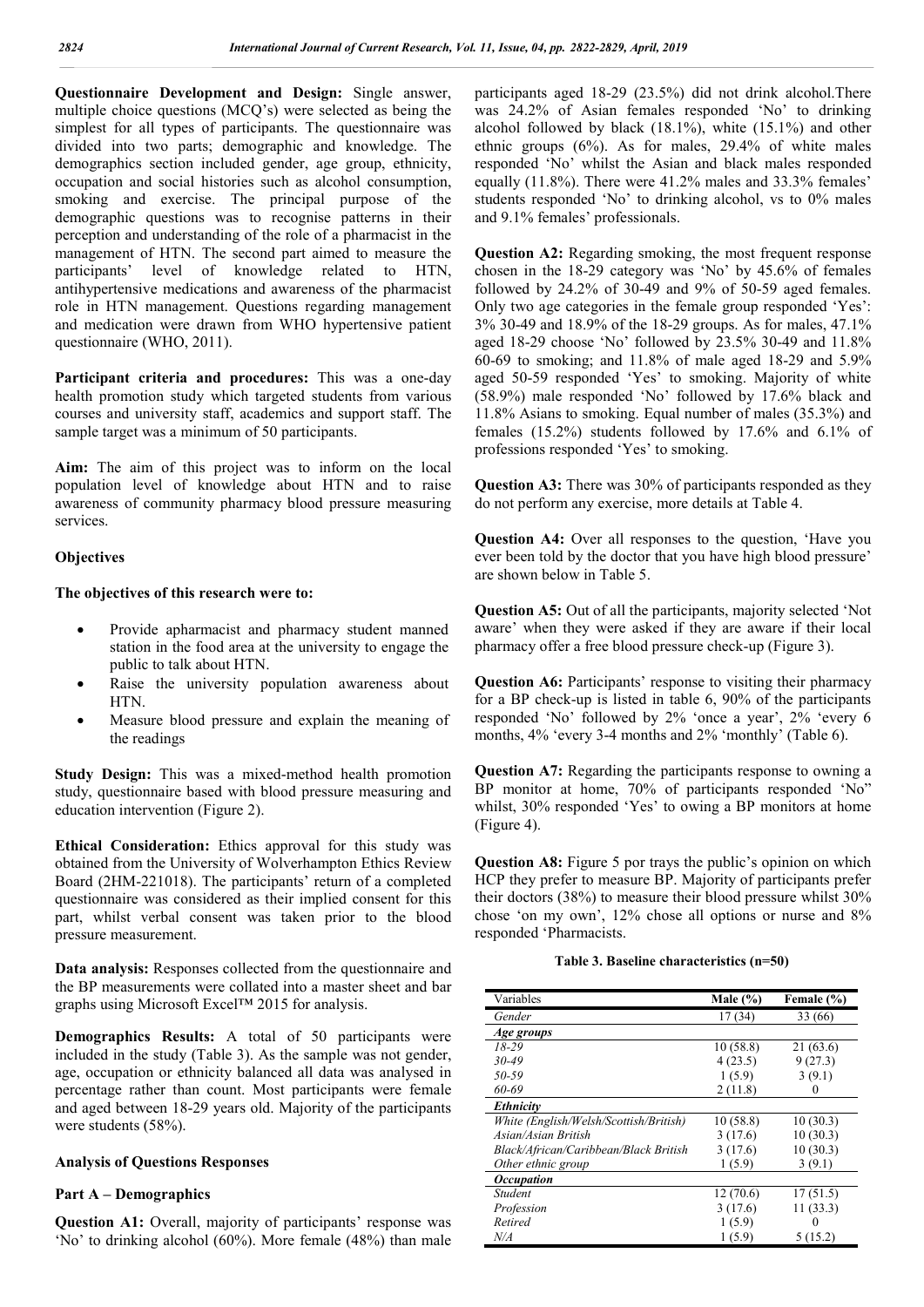#### **Table 4. Participants' response to their exercisebehaviour**

| Age Group      | 18-29                   | 30-49          | 50-59            | 60-69           |
|----------------|-------------------------|----------------|------------------|-----------------|
| Daily          | 2                       | ı              | $\boldsymbol{0}$ |                 |
| 3 times weekly | 4                       |                | 0                |                 |
| Once weekly    | $\theta$                | 2              | 1                |                 |
| Once monthly   | 2                       | 0              | 0                | 0               |
| Not at all     | $\overline{2}$          | 0              | 0                | 0               |
| Daily          | $\overline{4}$          |                | 0                | 0               |
| 3 times weekly | 4                       |                |                  | 0               |
| Once weekly    | 10                      | 4              | 0                | 0               |
| Once monthly   | $\overline{c}$          | $\overline{c}$ | 0                | 0               |
| Not at all     | 13                      | 1              | $\overline{2}$   |                 |
| Ethnicity      | White                   | Asian          | <b>Black</b>     | Other ethnicity |
| Daily          | 3                       | 1              | $\theta$         | 0               |
| 3 times weekly | 3                       |                | 1                |                 |
| Once weekly    | 1                       | 0              | $\overline{c}$   | 0               |
| Once monthly   | 1                       |                | $\theta$         | 0               |
| Not at all     | $\overline{c}$          | 0              | 0                | 0               |
| Daily          | 1                       | 2              |                  | 0               |
| 3 times weekly |                         |                |                  |                 |
| Once weekly    | 3                       | 3              | 3                |                 |
| Once monthly   | $\overline{2}$          | 0              | 0                |                 |
| Not at all     | $\overline{\mathbf{3}}$ | 4              | 5                |                 |
| Occupation     | Student                 | Profession     | Retired          | N/A             |
| Daily          | $\overline{c}$          | $\overline{c}$ | $\theta$         | $\theta$        |
| 3 times weekly | 3                       |                | 1                |                 |
| Once weekly    | $\overline{4}$          | 0              | 0                | 0               |
| Once monthly   | 1                       | 0              | 0                | 0               |
| Not at all     | $\overline{2}$          | 0              | 0                | 0               |
| Daily          | 1                       | 2              | $\theta$         | 1               |
| 3 times weekly | 3                       | 1              | 0                | 0               |
| Once weekly    | 1                       | 5              | 0                | 3               |
| Once monthly   |                         | $\overline{c}$ | 0                | 0               |
| Not at all     | 11                      | 1              | 0                |                 |

#### **Table 5. Have you ever been told by the doctor that you have high blood pressure?**

|        | Age group      | 18-29   | 30-49      | 50-59        | 60-69     |
|--------|----------------|---------|------------|--------------|-----------|
| Male   | Yes            |         |            |              |           |
|        | No             |         |            |              |           |
| Female | Yes            |         |            |              |           |
|        | N <sub>o</sub> | 21      | 9          |              |           |
|        | Ethnicity      | White   | Asian      | <b>Black</b> | Other     |
|        |                |         |            |              | ethnicity |
| Male   | Yes            |         | O          |              |           |
|        | No             | 10      |            |              |           |
| Female | Yes            |         |            |              |           |
|        | No             | 10      | 10         | 10           |           |
|        | Occupation     | Student | Profession | Retired      | N/A       |
| Male   | Yes            |         |            |              |           |
|        | No             |         |            |              |           |
| Female | Yes            |         |            |              |           |
|        | No             | 16      |            |              |           |



**Figure 3. Does your local pharmacy offer free blood pressure check-up offer? All responses**

#### **Part B – Knowledge**

**Question B1:** The correct response for this question was a' silent killer' (68%) (Figure 6).

**Question B2:** Regarding participants awareness of the possible number of people with undiagnosed hypertension. Only 26% selected the correct answer (5millions).

**Question B3:** Table 8 is showing participants perception on normal BP reading. Majority of the participants responded with the correct option of 120/80mmHg (84%) whilst 10% selected 90/60mmHg and 6% chose 140/90mmHg.

#### **Table 6. Have you ever visited the local pharmacy to have your BP checked? All responses**

|        | Age group        | 18-29            | 30-49        | 50-59        | 60-69            |
|--------|------------------|------------------|--------------|--------------|------------------|
| Male   | Monthly          | 1                | $\mathbf{0}$ | 0            | $\mathbf{0}$     |
|        | Every 3-4 months | $\theta$         | $\theta$     | $\theta$     | 0                |
|        | Every 6 months   | 0                | $\theta$     | $\theta$     | $\boldsymbol{0}$ |
|        | Once a year      | $\boldsymbol{0}$ | $\theta$     | 0            | $\boldsymbol{0}$ |
|        | No               | 9                | 4            | 1            | 2                |
| Female | Monthly          |                  | 0            | 0            | $\theta$         |
|        | Every 3-4 months | 2                | $\theta$     | 0            | $\theta$         |
|        | Every 6 months   | 1                | $\theta$     | $\theta$     | $\theta$         |
|        | Once a year      | 1                | $\theta$     | $\Omega$     | $\theta$         |
|        | N <sub>0</sub>   | 17               | 9            | 3            | $\theta$         |
|        | Ethnicity        | White            | Asian        | <b>Black</b> | Other            |
|        |                  |                  |              |              | ethnicity        |
| Male   | Monthly          | 1                | 0            | $\mathbf{0}$ | $\boldsymbol{0}$ |
|        | Every 3-4 months | 0                | $\theta$     | $\theta$     | $\Omega$         |
|        | Every 6 months   | 0                | $\Omega$     | $\Omega$     | 0                |
|        | Once a year      | 0                | $\Omega$     | 1            | 0                |
|        | No               | 9                | 3            | 2            | 1                |
| Female | Monthly          | 0                | $\Omega$     | $\theta$     | $\Omega$         |
|        | Every 3-4 months | 0                | 0            | 2            | 0                |
|        | Every 6 months   | 0                | $\theta$     | 1            | 0                |
|        | Once a year      | 0                | 1            | $\theta$     | 0                |
|        | No               | 10               | 9            |              | 3                |
|        | Occupation       | Student          | Profession   | Retired      | N/A              |
| Male   | Monthly          | 1                | 0            | 0            | $\Omega$         |
|        | Every 3-4 months | $\Omega$         | $\Omega$     | 0            | 0                |
|        | Every 6 months   | 0                | $\Omega$     | 0            | 0                |
|        | Once a year      | $\Omega$         | $\Omega$     | 0            | 1                |
|        | N <sub>0</sub>   | 11               | 3            | 1            | $\theta$         |
| Female | Monthly          | $\theta$         | 0            | 0            | 0                |
|        | Every 3-4 months | 2                | $\Omega$     | 0            | 0                |
|        | Every 6 months   | 1                | 0            | 0            | 0                |
|        | Once a year      | 1                | 0            | 0            | 0                |
|        | No               | 13               | 11           | $\theta$     | 5                |







*\* A=all, B=Doctor, C=Pharmacist, D-on my own, E=nurse*

**Figure 5. Would you prefer measuring your blood pressure on your own, doctor, pharmacists and nurses? All responses**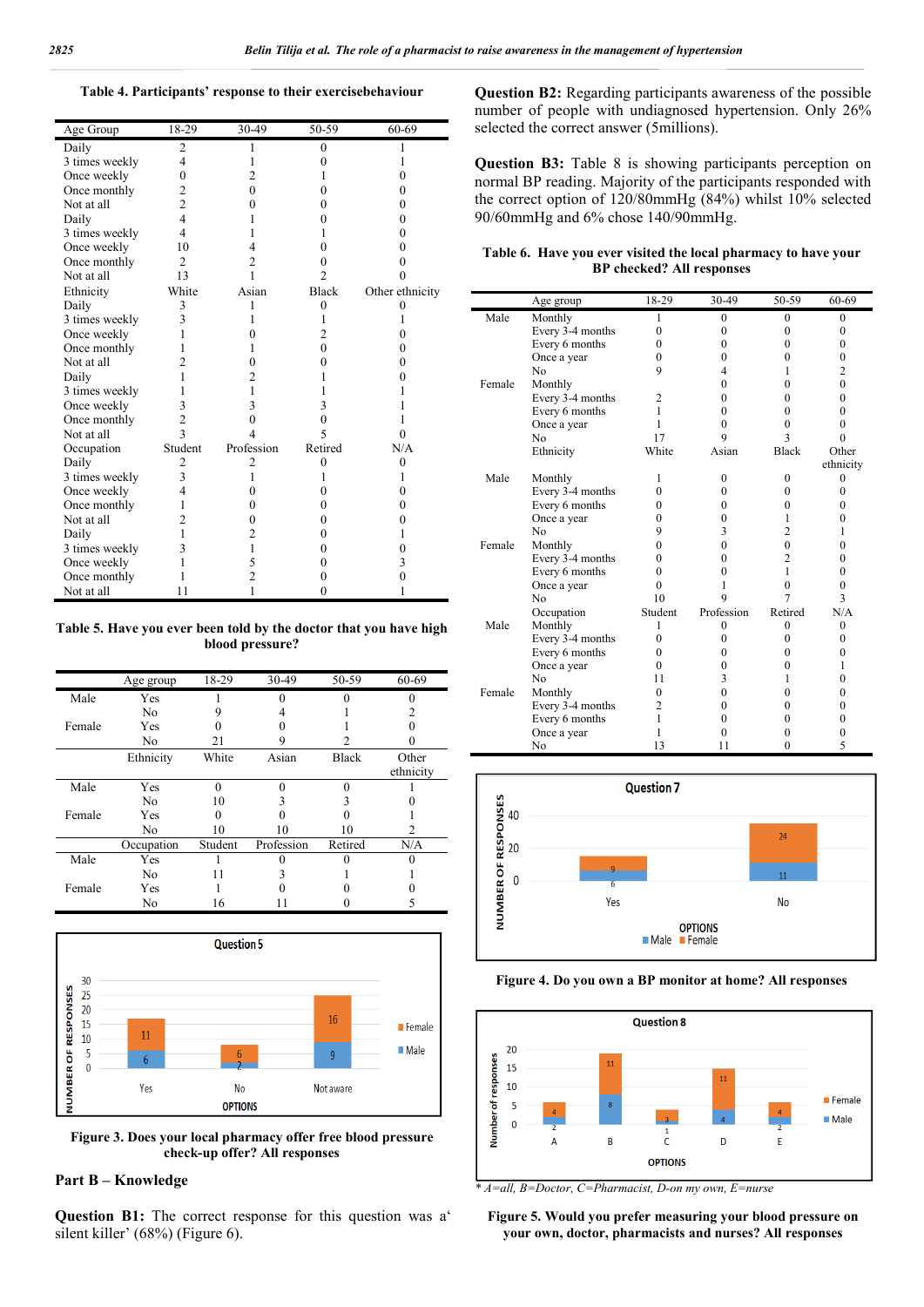**Question B4:** Figure 48 shows public's response to how often they have their BP checked. 62% of the response was A followed by 36% was B and only 2% of the respondent's selected the correct option C.

**Question B5:** The correct option was 'False'. 50% of the participants chose the correct answer whereas, 48% selected 'True' and 2% did not answer the question (Figure 8).

**Question B6:** This question was about awareness of the weather family history make a person at risk of having hypertension, there was 88% of the participants selected the correct option 'False' (Figure 9).



**Figure 6. What is high blood pressure known as? All responses**

**Table 7. Summary of all responses for question B1**

|        | Age            | 18-29   | 30-49      | 50-59        | 60-69     |
|--------|----------------|---------|------------|--------------|-----------|
| Male   | Silent killer  | 6       | 3          |              |           |
|        | Kidney disease | 0       |            |              |           |
|        | Stroke         | 4       |            |              |           |
| Female | Silent killer  | 14      | 6          |              |           |
|        | Kidney disease | 0       |            |              |           |
|        | Stroke         |         |            |              |           |
|        | Ethnicity      | White   | Asian      | <b>Black</b> | Other     |
|        |                |         |            |              | ethnicity |
| Male   | Silent killer  | 9       |            |              |           |
|        | Kidney disease | $_{0}$  |            |              |           |
|        | Stroke         |         |            |              |           |
| Female | Silent killer  | 6       |            | 9            |           |
|        | Kidney disease | 0       |            |              |           |
|        | Stroke         |         |            |              |           |
|        | Occupation     | Student | Profession | Retired      | N/A       |
| Male   | Silent killer  | 8       | 3          |              |           |
|        | Kidney disease | 0       |            |              |           |
|        | Stroke         | 4       |            |              |           |
| Female | Silent killer  | 10      | 8          |              |           |
|        | Kidney disease | 0       |            |              |           |
|        | Stroke         |         | 3          |              |           |



**Figure 7. How many people in the UK remain undiagnosed of high blood pressure?**

**Question B7:** Figure 10 demonstrate participants' perception on long-term complications of hypertension. Participants had the option to choose more than one options therefore giving the total of 103 responses. Majority of participants selected option A 'Stroke' (36.9%), followed by 34% selected Option B 'Heart attack' then 16.5% chose D 'eye problems' and 12.6% selected kidney failure.

**Question B8:** Response to the question of how the local pharmacists can offer help with high blood pressure monitoring is showing in figure11.Participants had the option to choose more than one options therefore giving the total of 93 responses. Majority of the participants selected 'D' free blood pressure check-up (40.1%) followed by 'C' diet advice  $(36.6\%)$ , 'B' weight management  $(32.3\%)$ , 'A' smoking cessation (26.9%) and 'E' NHS Health check (22.6%).

**Question B9:** Figure 12 displays participants' awareness on management to reduce high blood pressure. Participants were allowed to choose more than option therefore the numbers add up to 103 more than 50 (sample size). Majority of the participants selected option B (37.9%) which was to reduce salt intake followed by 32% selected D (aim to quit smoking), 20.1% selected A (become more active) and 9.7% selected C (drink less alcohol).

**Question B10:** There was 98% of the participants responded they do not currently take antihypertensive medications whereas 2% of the participants take an antihypertensive medication. The name of the medication taken by 2% of female was ramipril.

**Table 8. Summary of responses to 'Which one of the following is the normal blood pressure reading?'**

| 30-49<br>50-59<br>18-29<br>60-69<br>Age<br>Male<br>$90/60$ mm $Hg$<br>$120/80$ mm $Hg$<br>140/90mmHg<br>$90/60$ mm $Hg$<br>Female<br>120/80mmHg<br>17<br>3<br>140/90mmHg<br>3<br>White<br>Ethnicity<br><b>Black</b><br>Other<br>Asian<br>ethnicity<br>Male<br>$\mathfrak{D}$<br>$90/60$ mm $Hg$<br>$\Omega$<br>0<br>$120/80$ mm $Hg$<br>8<br>3<br>3<br>140/90mmHg<br>90/60mmHg<br>Female<br>120/80mmHg<br>8<br>3<br>140/90mmHg<br>0<br>Profession<br>Student<br>Retired<br>Occupation<br>N/A<br>Male<br>90/60mmHg<br>$120/80$ mm $Hg$<br>11<br>3<br>140/90mmHg<br>0<br>Female<br>90/60mmHg<br>2<br>3<br>$120/80$ mm $Hg$<br>14<br>10<br>140/90mmHg<br>3<br>0 |  |  |  |
|--------------------------------------------------------------------------------------------------------------------------------------------------------------------------------------------------------------------------------------------------------------------------------------------------------------------------------------------------------------------------------------------------------------------------------------------------------------------------------------------------------------------------------------------------------------------------------------------------------------------------------------------------------------|--|--|--|
|                                                                                                                                                                                                                                                                                                                                                                                                                                                                                                                                                                                                                                                              |  |  |  |
|                                                                                                                                                                                                                                                                                                                                                                                                                                                                                                                                                                                                                                                              |  |  |  |
|                                                                                                                                                                                                                                                                                                                                                                                                                                                                                                                                                                                                                                                              |  |  |  |
|                                                                                                                                                                                                                                                                                                                                                                                                                                                                                                                                                                                                                                                              |  |  |  |
|                                                                                                                                                                                                                                                                                                                                                                                                                                                                                                                                                                                                                                                              |  |  |  |
|                                                                                                                                                                                                                                                                                                                                                                                                                                                                                                                                                                                                                                                              |  |  |  |
|                                                                                                                                                                                                                                                                                                                                                                                                                                                                                                                                                                                                                                                              |  |  |  |
|                                                                                                                                                                                                                                                                                                                                                                                                                                                                                                                                                                                                                                                              |  |  |  |
|                                                                                                                                                                                                                                                                                                                                                                                                                                                                                                                                                                                                                                                              |  |  |  |
|                                                                                                                                                                                                                                                                                                                                                                                                                                                                                                                                                                                                                                                              |  |  |  |
|                                                                                                                                                                                                                                                                                                                                                                                                                                                                                                                                                                                                                                                              |  |  |  |
|                                                                                                                                                                                                                                                                                                                                                                                                                                                                                                                                                                                                                                                              |  |  |  |
|                                                                                                                                                                                                                                                                                                                                                                                                                                                                                                                                                                                                                                                              |  |  |  |
|                                                                                                                                                                                                                                                                                                                                                                                                                                                                                                                                                                                                                                                              |  |  |  |
|                                                                                                                                                                                                                                                                                                                                                                                                                                                                                                                                                                                                                                                              |  |  |  |
|                                                                                                                                                                                                                                                                                                                                                                                                                                                                                                                                                                                                                                                              |  |  |  |
|                                                                                                                                                                                                                                                                                                                                                                                                                                                                                                                                                                                                                                                              |  |  |  |
|                                                                                                                                                                                                                                                                                                                                                                                                                                                                                                                                                                                                                                                              |  |  |  |
|                                                                                                                                                                                                                                                                                                                                                                                                                                                                                                                                                                                                                                                              |  |  |  |
|                                                                                                                                                                                                                                                                                                                                                                                                                                                                                                                                                                                                                                                              |  |  |  |
|                                                                                                                                                                                                                                                                                                                                                                                                                                                                                                                                                                                                                                                              |  |  |  |
|                                                                                                                                                                                                                                                                                                                                                                                                                                                                                                                                                                                                                                                              |  |  |  |

**Table 8. Summary of responses to'How often should you get your BP checked?' question**

|        | Age        | 18-29   | 30-49      | 50-59        | 60-69     |
|--------|------------|---------|------------|--------------|-----------|
| Male   | A          | 7       | 3          | 0            | 0         |
|        | B          |         |            |              | 2         |
|        | C          |         |            |              | 0         |
| Female | А          | 15      | 4          |              |           |
|        | B          | 6       | 5          |              |           |
|        | C          |         |            |              |           |
|        | Ethnicity  | White   | Asian      | <b>Black</b> | Other     |
|        |            |         |            |              | ethnicity |
| Male   | А          | 5       |            | 3            |           |
|        | B          | 5       |            |              |           |
|        | C          |         |            |              |           |
| Female | A          | 4       | 8          | 6            | 3         |
|        | B          | 6       | 2          |              |           |
|        | C          |         |            |              |           |
|        | Occupation | Student | Profession | Retired      | N/A       |
| Male   | А          |         |            | 0            |           |
|        | В          |         |            |              |           |
|        | C          |         |            |              |           |
| Female | A          | 9       | 8          |              |           |
|        | В          | 8       |            |              |           |
|        | С          |         |            |              |           |

\**A: Every 2-3 months, B: Every year, C: Every 5 years*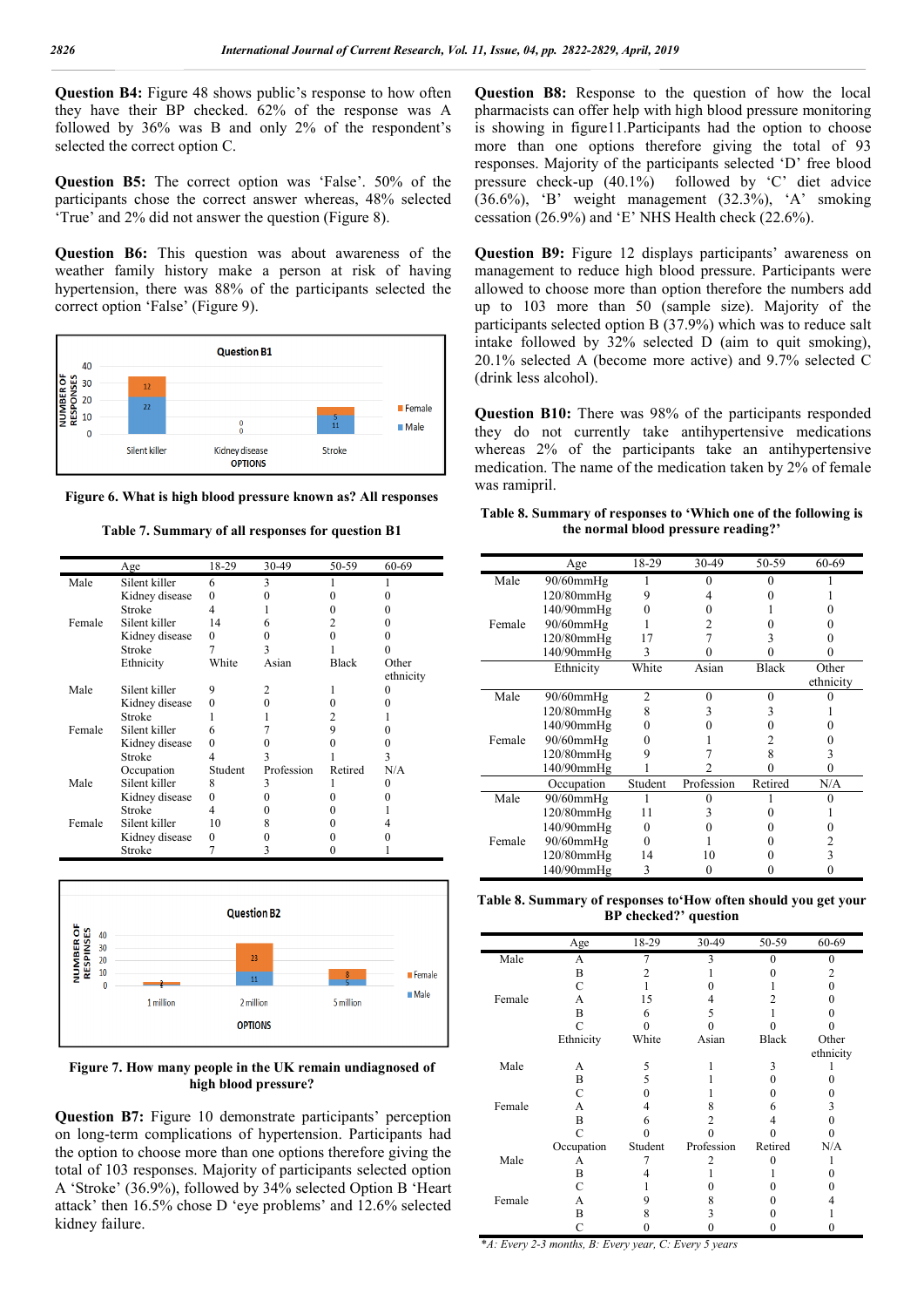

**Figure 8. If I am diagnosed with hypertension, I have to take medication for life**



**Figure 10. What can long term, untreated high blood pressure** 



**Figure 12. What can you do to reduce the risk of high blood pressure?**







**Figure 11. How can the local pharmacist offer to help with high blood pressure?**



**Figure 13. Have you been prescribed medication to lower you blood pressure?**

**Table 9. Blood pressure and heart rate of the participants from a one-day study at UOW**

| Study ID | Systolic [mmHg] | Diastolic [mmHg] | Heart rate [bpm] | Study ID       | Systolic [mmHg] | Diastolic [mmHg] | Heart rate [bpm] |
|----------|-----------------|------------------|------------------|----------------|-----------------|------------------|------------------|
|          | 108             | 65               | 73               | 26             | 132             | 79               | 67               |
|          | 133             | 83               | 43               | 27             | 118             | 79               | 76               |
|          | 121             | 75               | 67               | 28             | 116             | 67               | 78               |
|          | 130             | 86               | 78               | 29             | 104             | 62               | 70               |
|          | 138             | 71               | 90               | 30             | 131             | 61               | 93               |
|          | 133             | 85               | 68               | 31             | 91              | 60               | 75               |
|          | 137             | 84               | 79               | 32             | 142             | 83               | 83               |
| 8        | 110             | 60               | 63               | 33             | 128             | 87               | 59               |
| 9        | 129             | 77               | 43               | 34             | 129             | 83               | 75               |
| 10       | 146             | 86               | 80               | 35             | 108             | 62               | 92               |
| 11       | 146             | 100              | 103              | 36             | 115             | 68               | 70               |
| 12       | 113             | 78               | 81               | 37             | 122             | 75               | 73               |
| 13       | 125             | 73               | 80               | 38             | 129             | 82               | 98               |
| 14       | 108             | 58               | 70               | 39             | 117             | 81               | 72               |
| 15       | 116             | 71               | 79               | 40             | 130             | 67               | 77               |
| 16       | 115             | 72               | 49               | 41             | 122             | 76               | 65               |
| 17       | 106             | 68               | 67               | 42             | 121             | 78               | 67               |
| 18       | 112             | 73               | 82               | 4 <sub>3</sub> | 102             | 60               | 91               |
| 19       | 135             | 89               | 78               | 44             | 104             | 65               | 61               |
| 20       | 127             | 85               | 70               | 45             | 120             | 77               | 84               |
| 21       | 112             | 73               | 82               | 46             | 151             | 79               | 75               |
| 22       | 122             | 67               | 67               | 47             | 106             | 47               | 64               |
| 23       | 133             | 79               | 80               | 48             | 125             | 81               | 83               |
| 24       | 121             | 80               | 101              | 49             | 166             | 93               | 86               |
| 25       | 126             | 83               | 71               | 50             | 115             | 60               | 65               |

**Part C– Blood Pressure Measurement:** The average blood pressure reading was 123/75 mmHg and a heart rate of 75 bpm. 10% of the participants had blood pressure above the high blood pressure (>140/90 mmHg) whilst 56% were normotensive. 34% of the participant's BP reading indicatedpre-hypertensive. The blood pressure was measured after the completion of a two-part questionnaire.

#### **DISCUSSION**

The purpose of conducting this study was to explore the knowledge of HTN and improve the public awareness of pharmacist role in the prevention, detection and management though patient education. Results from this study highlighted that participants have the general knowledge on the definition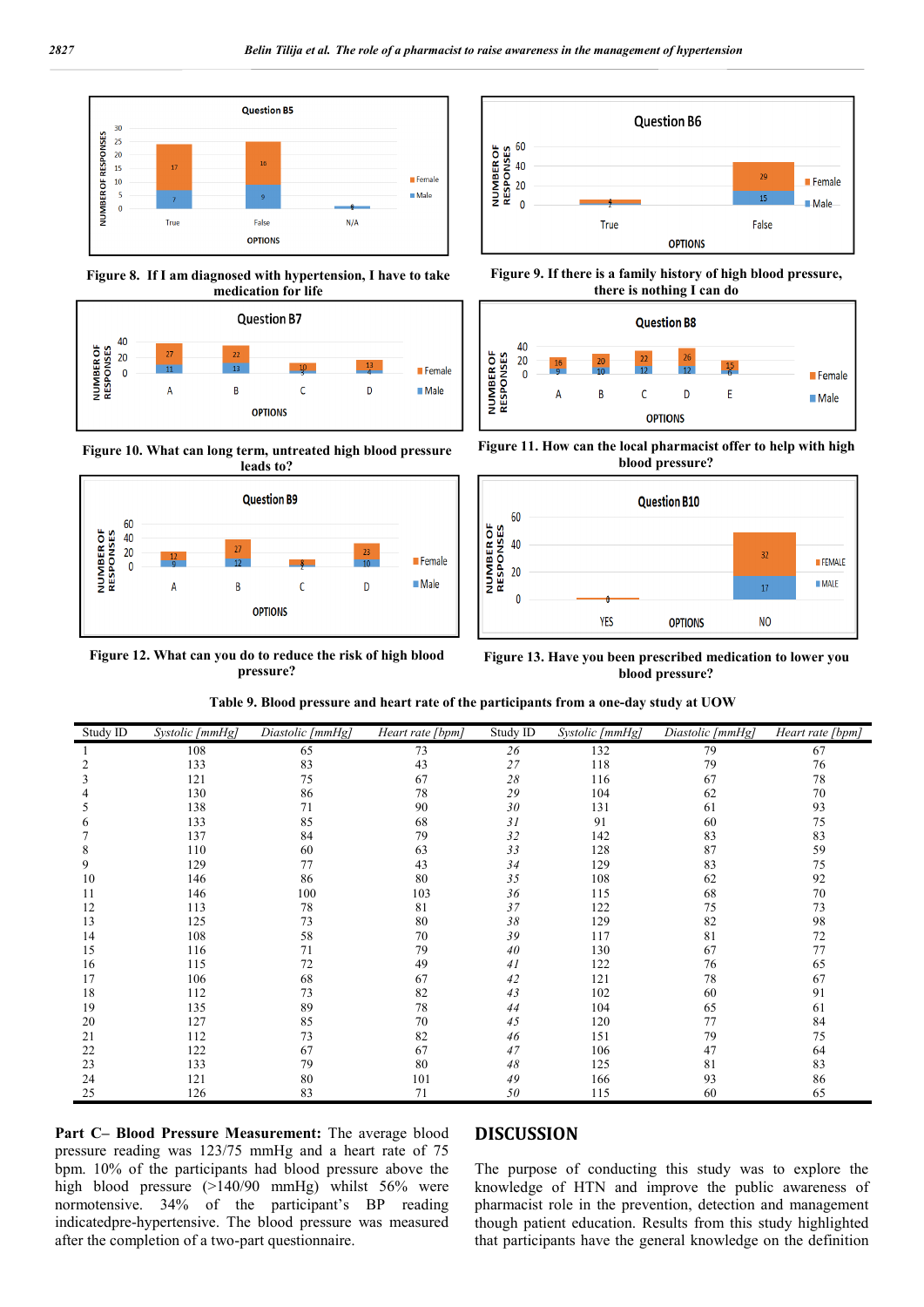of HTN, lifestyle changes to reduce the HTN risk and its longterm complications. However, a significant number of people are particularly not aware of community pharmacies offering blood pressure check-ups. The answers for part Bdemonstrated that people have general knowledge about HTN but while they are aware of the services provided by the community pharmacies, they do not fully utilise them. Participants had adequate knowledge about HTN, however, they lacked knowledge and awareness on its prevalence. Almost all participants knew that 'silent killer' is another term used to describe HTN, but there were some who selected 'stroke' as their option. Possible reasons for this can be due to the relation of stroke and HTNemphasised often in the media. The majority of participants were aware of the normal blood pressure reading as 120/80 mmHg. Participants were questioned if their local pharmacies offer a free blood-pressure check-up and whether they have visited to have their BP checked. The data collected indicated half of the participants were 'not aware' of the community pharmacy services. This should raise concerns to whether community pharmacies are advertising their services to the consumers effectively. In terms of age group and gender, a higher percentage of female students, aged 18- 29, Asian were less aware than all others. We found that 96% of all participants indicated they have not visited the community pharmacy for any clinical services. Interestingly, only a few participants aged 18-24 years have visited their local pharmacy for a blood pressure check. Research suggests that utilising the so-called self-operated 'blood pressure station' can play a positive impact for patients to receive a free BP check (pharmaceutical Journal, 2013). Tompson (2016), concluded taking BP screening outside of GPs to the public (self-screening) or community pharmacies can promote encouragement for people to be measured.

The results from this study found that the majority of participants did not own a blood pressure monitor and that they prefer doctors or nurses to measure their BP. A lower percentage were aware, but did not find a need to utilise the community pharmacy service to measure BP due to the fact that they getting it measured during their appointments at the GP. Similarly, a small study was conducted using surveys on the public's perception of community pharmacy-based cardiovascular services in Australia; found that people were less aware of BP measuring services provided by community pharmacists (Peterson et al, 2010). Another survey-based study conducted in Liverpool, England found the public was less aware of the pharmacist involvement in providing health advice and screening (Corlett and Krska, 2016). These points out the need for the government, Public Health England (PHE) to support community pharmacies to carry out frequent health promotion and take further action to tackle hypertension. A study carried out on the influence on owning a BP monitor indicated those who self-monitor were keen to have a more indepth discussion with their healthcare professional about their blood pressure control (Abdullah et al, 2011). One of the aspects of this study was to measure the participants' blood pressure and provide general feedback and interpret their readings. Three new HTN's were discovered and a further two who had previous high blood pressure. One of the participants who were previously diagnosed with HTN stopped taking their medications as they addressed stress was the main cause of their raised BP. These participants were requested to visit their GPs because, during this study, their BP was only measured once. In practice, BP is measured three times and an average is calculated to provide the final reading. Hamilton et al, (2003)

conducted a community-based self-reading where thirteen monitors were placed in different locations in Exeter. The study diagnosed 1.4% of the participants with hypertension and concluded that implementation of self-screening facilities are cost-effective but require additional examination to reduce inequalities. Most of the participants had BP readings above the recommended level 120/80 mmHg which was not expected especially in the students' group. Possible reasons can be due to the stress of completing the questionnaire treating it as a test or the anxiety of having their BP in a public area. Willis et al, (2014) emphasise a community pharmacist is actively involved in providing management services of CVD and have shown positive effects on patient education and chronic disease management. This study revealed that 50% of the participants are not aware of the community pharmacy services and 16% do not know whether their local pharmacy offers free blood check-ups. The study demonstrates that holding a one-day health promotion is feasible and an effective system to detect new cases of hypertension as proved by the results.

Limitation: This study had only a small sample (n=50), accordingly the results may not be reflection of the general population. Although the study shows BP screening is feasible and beneficial in the long term, these findings need to be validated with a larger number. Additionally, data collection from people who are diagnosed with HTN and currently taking antihypertensives can provide a better population representation.

#### **Conclusion**

Although, the provision of health promotion targeting hypertension is gradually becoming an integral part of the majority of the community pharmacies clinical services offered to the general public they are not fully utilised. In this study, it can be agreed the general public is receptive of attending services offered by their local pharmacies, when needed. The study has demonstrated a one-day health promotion can make a huge difference in a local population and that continuation of an effective service can help reduce the numbers of those who remain undiagnosed in the UK.

### **REFERENCES**

Abdullah, A. and Othman, S. 2011. The influence of selfowned home blood pressure monitoring (HBPM) on primary care patients with hypertension: A qualitative study. *BMC family practice* [online]**, 12**(1), pp. 143 Available

at:<https://www.ncbi.nlm.nih.gov/pubmed/22208768>.

- Albasri, A., O'Sullivan, J., Roberts, N., Prinjha, S., McManus, R. and Sheppard, J. 2017. A comparison of blood pressure in community pharmacies with ambulatory, home and general practitioner office readings: systematic review and meta-analysis. *Journal of Hypertension* [online]**, 35**(10), pp. 1919-1928 Available at:<https://www. ncbi.nlm. nih.gov/pubmed/28594707>.
- Bobrow, K., Brennan, T., Springer, D., Levitt, N.S., Rayner, B., Namane, M., Yu, L., Tarassenko, L. and Farmer, A. 2014. Efficacy of a text messaging (SMS) based intervention for adults with hypertension: protocol for the StAR (SMS Text-message Adherence suppoRt trial) randomised controlled trial. *BMC public health* [online]**,**